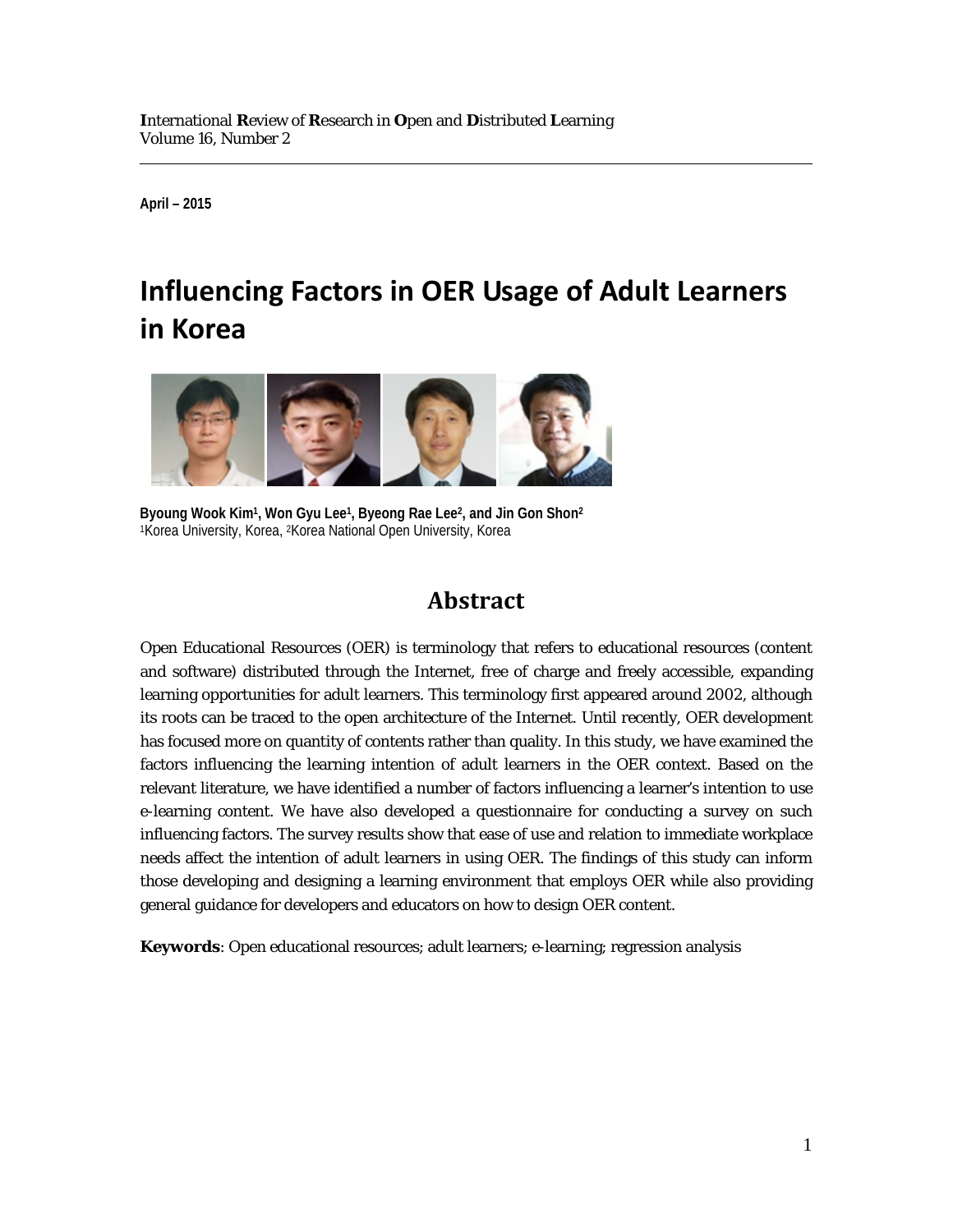### **Introduction**

The concept of lifelong education can be seen to involve openness and flexibility, in contrast to school education (Knapper & Cropley, 2000). Therefore, it is arguable that promoting lifelong education is consistent with bringing about an open learning society in which everyone can receive an education, regardless of when and where the need arises. Such a knowledge-based society requires changing the educational paradigm from closed school-based education to lifelong education (Aspin et al., 2001). The Organization for Economic Cooperation and Development (OECD, 1973) has suggested an educational system which enables adults to learn by avoiding the traditional educational paths as a strategy for lifelong education. Reorganization of the lifelong education system is reflected in the concept and vision of national educational policies (Kanwar et al., 2010). In recent years universities have changed their educational systems to be more open while also strengthening their role in providing lifelong education. Open Education Resources (OER) has also emerged as a key driver of change in the educational paradigm from school-centered education to lifelong education (Johnstone, 2005). OER promotes freely available educational resources for use, reuse, adaptation and sharing through the Internet (Wiley, 2007). OER can therefore make a contribution to expanding educational opportunities and developing a lifelong learning society because they freely provide content at higher educational levels.

Moreover, the benefits of OER also extend into promoting improvement in human intellectual capacity through the sharing of knowledge. Likewise, as the movement to embrace OER has grown the educational purpose has been expanded gradually in government, institutions of higher education, and among scholars with an internal and external interest, as it has received positive responses from these sectors (Friesen, 2009). Because OER has been playing an important role in lifelong education, a wide range of studies have been conducted to improve the quality of OER including its content, management, and services. However, studies investigating why adult learners continue to be satisfied when utilizing OER are relatively scant. Although there are many cases concerning innovative teaching and learning methods while employing technologies effectively, research focusing on the strategies to promote acceptance and use of direct users is still in its formative stages (Friesen, 2009).

Wood (2005) pointed out that learners who were successful in a traditional learning environment might not be successful in an online learning environment. This lack of success in online learning can be due to issues of student motivation, self-discipline, and learner characteristics. Evaluation of learner differences and how they impact on educational achievement is one factor in understanding the successful learning outcome in online learning environments. In other words, when using new learning methods or resources it is critical to consider learner characteristics and requirements rather than merely introducing and applying new technology to an educational environment.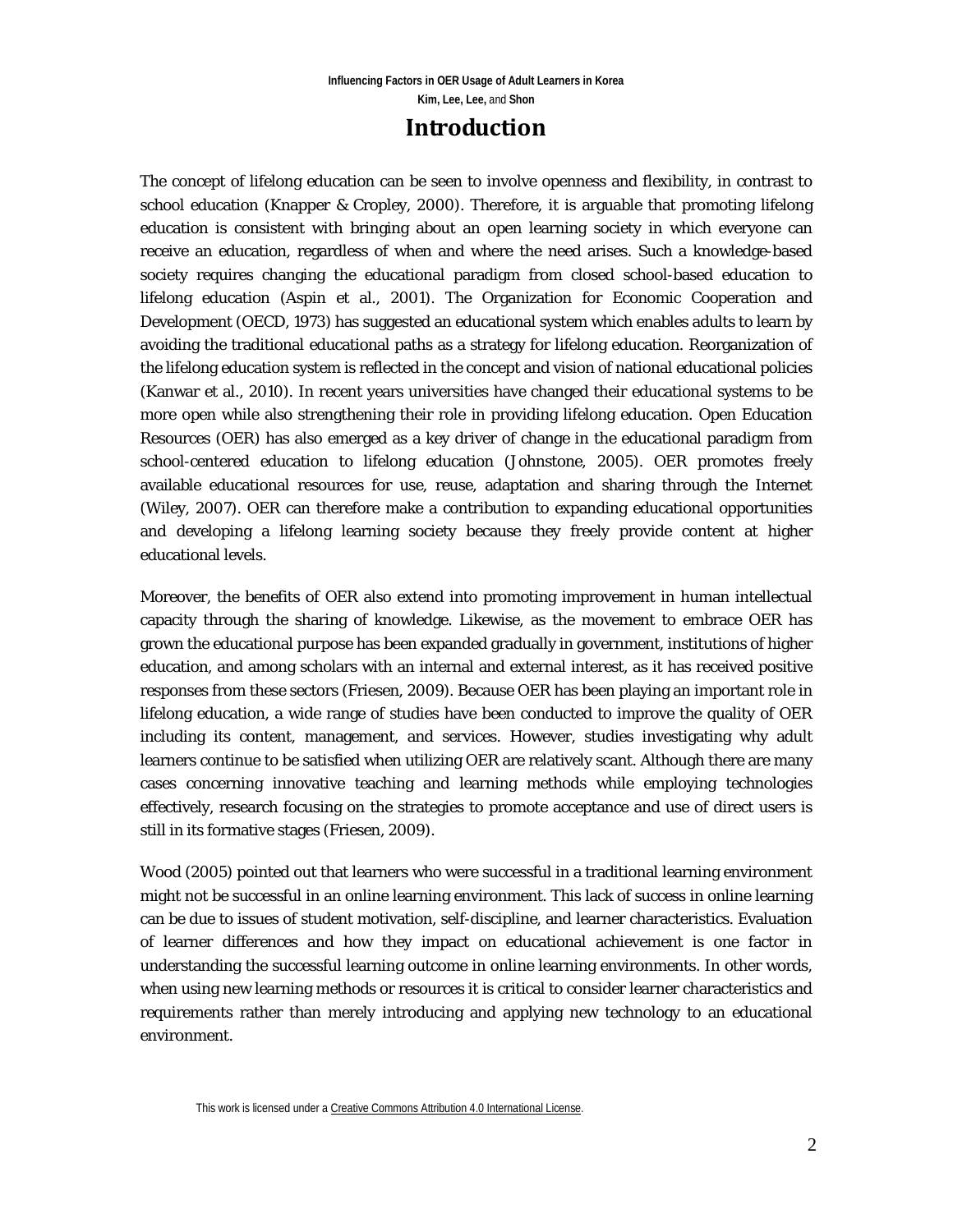Following on, it is especially important to consider learners' needs and requirements in an educational paradigm shifting from a supplier-centered educational environment to a consumercentered one. However, it is not uncommon to see educational stakeholders paying great attention to developing innovative teaching and learning methods for the effective utilization of technology while devoting less effort to promoting strategies for acceptance and use among direct users.

The belief that all learners can naturally use innovative technologies in an educational environment seems controversial (Oppenhimer, 2003). Furthermore, the application of new technology in education does not guarantee acceptance and use by learners (Kiraz & Ozdemir, 2006). Therefore, OER, as an innovation in the development and delivery of online educational resources, requires systematic analysis in order to improve its effects for learners. Given this need, it is urgent that the deciding factors in adult learners' intentions to use OER be identified and thoroughly analyzed to determine those factors that have the influence on the use of OER.

Many researchers have examined which variables influence user acceptance of information technology and developed various models and theories to establish relationships among variables (Davis, 1989; Venkatesh et al., 2003). Among various models and theories, the Technology Acceptance Model (TAM) includes significant factors affecting the uses of technology, and has explanations concerning user acceptance and usage behavior (Davis, 1989; Venkatesh et al., 2003; Chin & Gopal, 1995; Cheung et al., 2000; Al-Adwan et al., 2013). TAM has been adopted and extended by many researchers to examine usage of technology in their respective research areas. However, previous studies related to user intentions for the new information technologies based on Technology Acceptance Model (TAM) have targeted internet or mobile technology with an emphasis on learning effectiveness (Chin & Gopal, 1995; Cheung et al., 2000; Al-Adwan et al., 2013). In many empirical studies employing TAM, the vast majority of participants were university students, and the usual variables were derived from the perspective of individual characteristics (e.g., gender, age, etc.) (Gefen & Straub, 1997). Studies considering adult learners' characteristics have focused on e-learning in general rather than on OER specifically (Liao & Liu, 2011).

The purpose of this study is to identify related factors of adults' learning in terms of their intention for using OER while addressing the relationship between those factors. More specifically, this paper examines the variables associated with adult learners that show significant effects on use of OER and studies the relationship between the variables and overall influence respectively. The variables used in this study are the components of the original TAM and factors on satisfaction with e-learning. An online survey was developed and used to collect data for this and was conducted with 1,158 adult learners. The regression analysis was employed to predict the factors associated with the OER's intended use. Results show that ease of use and relation to their jobs are key factors in the intention of adult learners to use OER.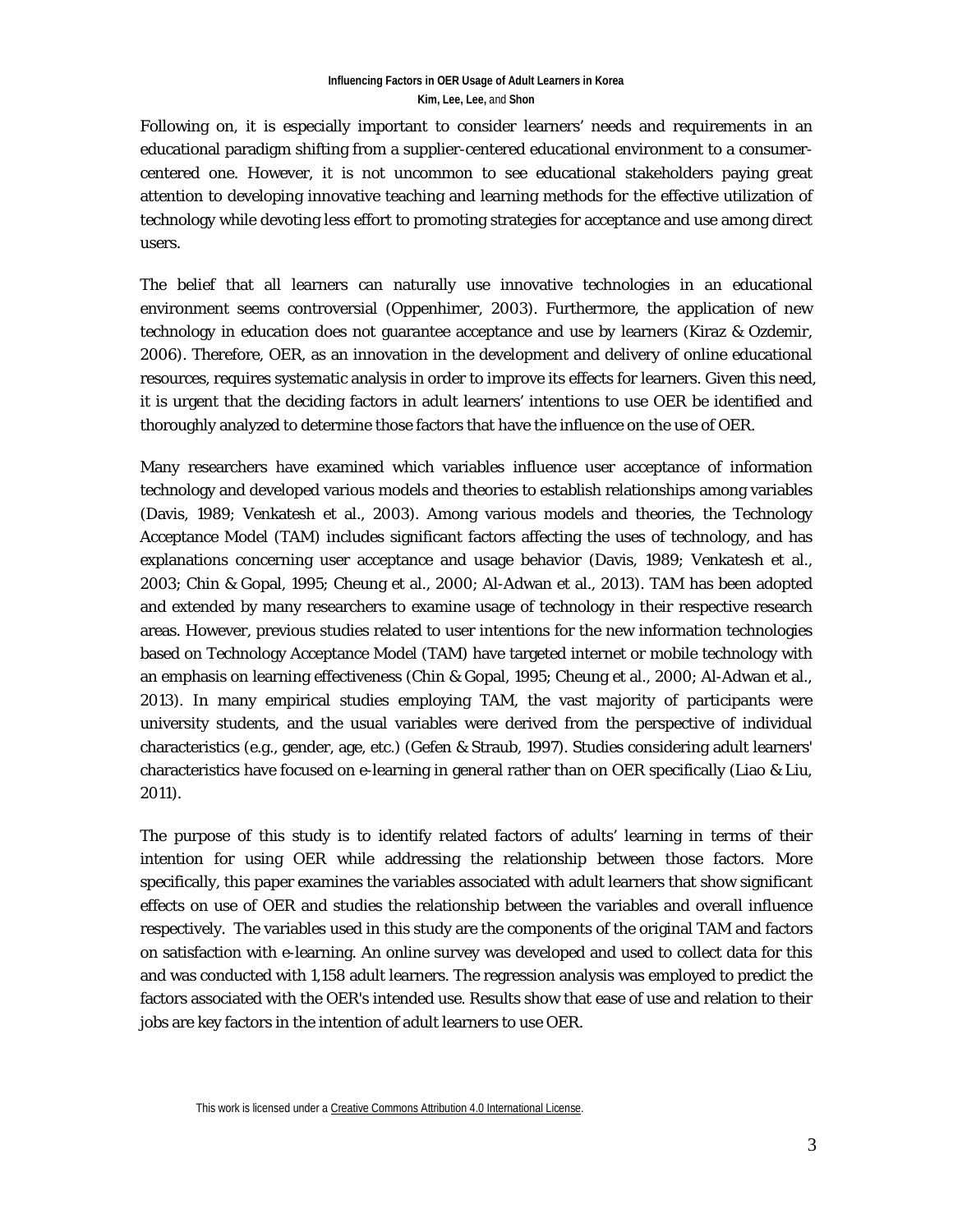The importance of the study lies in the fact that it is the first exploratory research to address the acceptance and adoption of OER by adult learners. The contribution of this study is manifested in developing OER contents which could be used in the field of lifelong education to provide effective strategies in the promotion of OER use for adult learners.

# **Background**

#### **OER and Lifelong Education**

OER have been defined as "digitised materials offered freely and openly for educators, students and self-learners to use and re-use for teaching, learning and research" (Hylén, 2006). The term OER was first introduced in a UNESCO Forum in 2002 as part of *Education For All*, with the intention of describing the distribution of educational resources free of charge through the Internet (Wiley, 2007). One of the related campaigns was MIT's OpenCourseware (OCW) project, which was initially a collection of free college lectures provided online in 2001. After that, several higher education institutions, including Utah State University and Carnegie Mellon, started to participate in the similar programs. Recently, OER has gradually extended its range in keeping with the growth of e-learning and Web 2.0 while taking into account a learner-centered paradigm and strategies shared by practitioners and scholars.

When the International Council for Distance Education's Standing Conference of Presidents (ICDESCOP) was held to address the subject of OER as an instrument for achieving *Education For All* in 2007, it reflected the promising characteristics of OER, which was regarded as a method to realize the humanistic ideology of lifelong education. And the fact that about half of participants in MIT OCW are lifelong learners shows that OER is being well utilized for lifelong education. The OECD report (2007) suggested that educational systems for the purpose of open learning should be made available. Furthermore, it was expected that OER could enlarge access to higher education to all citizens as well as to traditional students, which would be an efficient method to promote lifelong education for the government and individuals.

According to Moore and Kearsley (1996), "most distance education students are adults between the ages of 25 and 50. Consequently the more one understands the nature of adult learning, the better one can understand the nature of distance learning" (p. 153). Generally, adult learners are different from traditional college students (Cercone, 2008). Many adult learners have the responsibilities of a job and family that can interfere with the learning process (Kazis, 2007). Therefore, adult learners have many reasons why they cannot continue learning because of lack of time, money, and ability, which are often mentioned as the factors that hinder adults' participation in learning.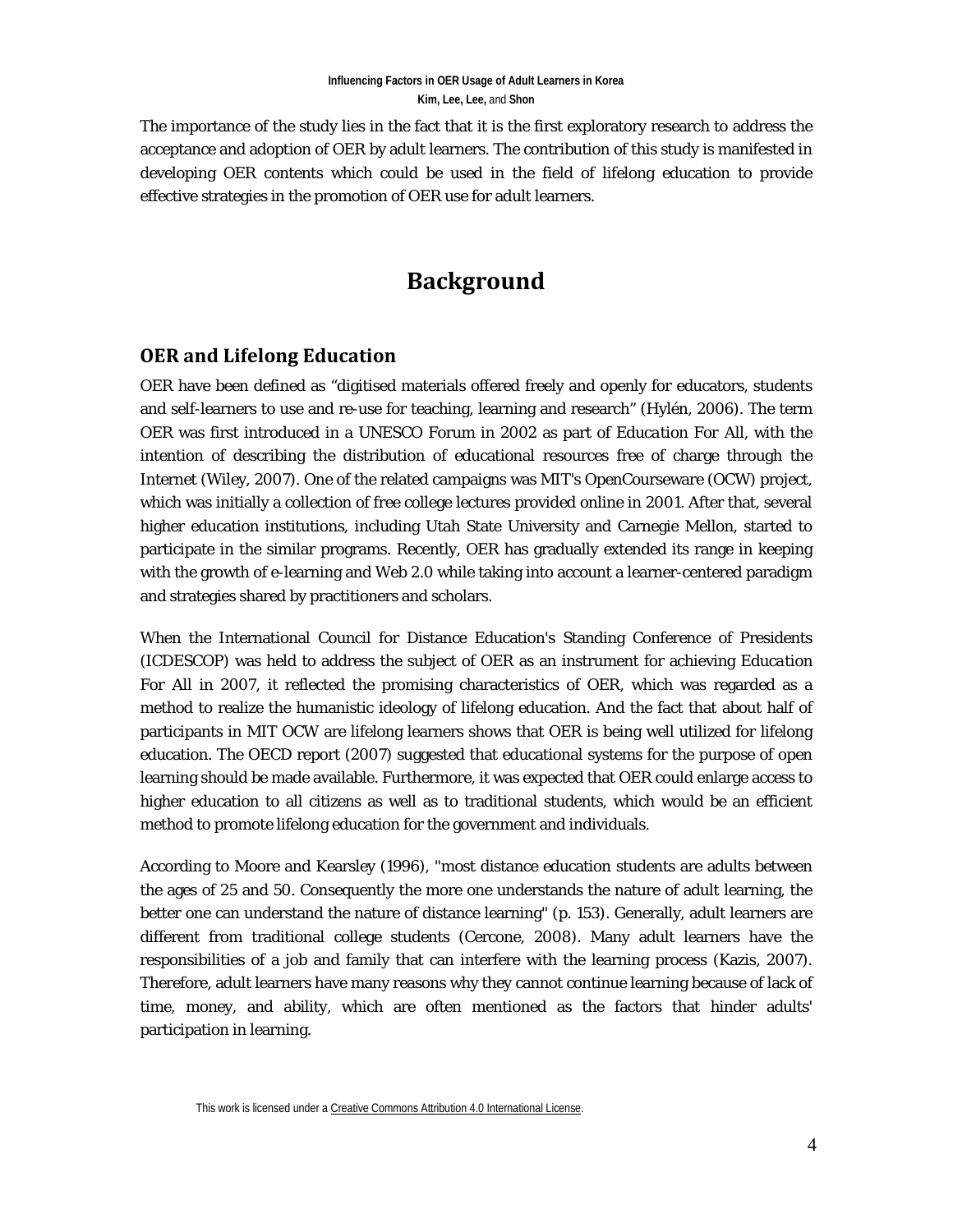Previous studies investigated and revealed the factors that lead learners to participate in and drop out of lifelong education. These are studies analyzing those persons who drop out (Rovai, 2003) and those who complete courses, focusing on their individual backgrounds by analyzing quantitative participation patterns in online university courses (Nistor & Neubauer, 2010). With the goal of finding helpful strategies for students to continue learning, these studies advanced a causal explanation as to why they drop out.

The studies on continued participation of adult learners suggest a relationship between learners' background characteristics and continued participation (Ivankova & Stick, 2007). The background factors include gender, age, educational background, and income. In addition, psychological factors—like confidence in practicing successful learning, participation motives, and psychological satisfaction through psychological experiences and educational institution factors were reported as having a significant effect on the process of deciding to continue participation. It can be difficult for adult learners to have time to study when having to combine work, learning, and leisure. Thus, continued learning occurs in the context of various complex factors. However, existing studies cannot explain in detail how each factor results in dropouts or continued learning. Furthermore, as the focus of previous studies of these factors is more about dropouts who seek to continue learning, an in-depth understanding of how to address this phenomenon in a rigorous way is required.

### **Acceptance Factor of OER users**

Developed from Fishbein and Ajzen's (1975) Theory of Reasoned Action (TRA), the basic model of Technology Acceptance Model (TAM) was first suggested by Davis (1989) when trying to explain behaviors of individuals adopting certain information technologies. The reasonable action theory explained human behaviors by understanding the causal relationship between several variables such as belief, attitudes, intent, and behaviors (Kwon & Chidambaram, 2000). As for the basic assumption of TRA, a specific individual behavior is employed if it is believed to accomplish positive results (Compeau & Higgins, 1995). According to TRA, actual behaviors are influenced by behavioral intent, which is indicated by attitudes and subjective norms. The attitudes refer to a belief in the expected outcomes of such behaviors. The subjective norms refer to a belief in how other people think of the behaviors (Ajzen & Fishbein, 1980).

TAM is a theory widely used to understand how users accept and use a new information technology and it has been studied in various fields by several researchers (Moon & Kim, 2001). Davis (1989, p. 320) defined 'perceived ease of use' as "the degree to which a person believes that using a particular system would be free of effort," and 'perceived usefulness' as "the degree to which a person believes that using a particular system would enhance his or her job performance." TAM posited the concrete concept of 'perceived ease of use' and 'perceived usefulness' as two influencing factors on which an individual decides whether or not to use a new technology.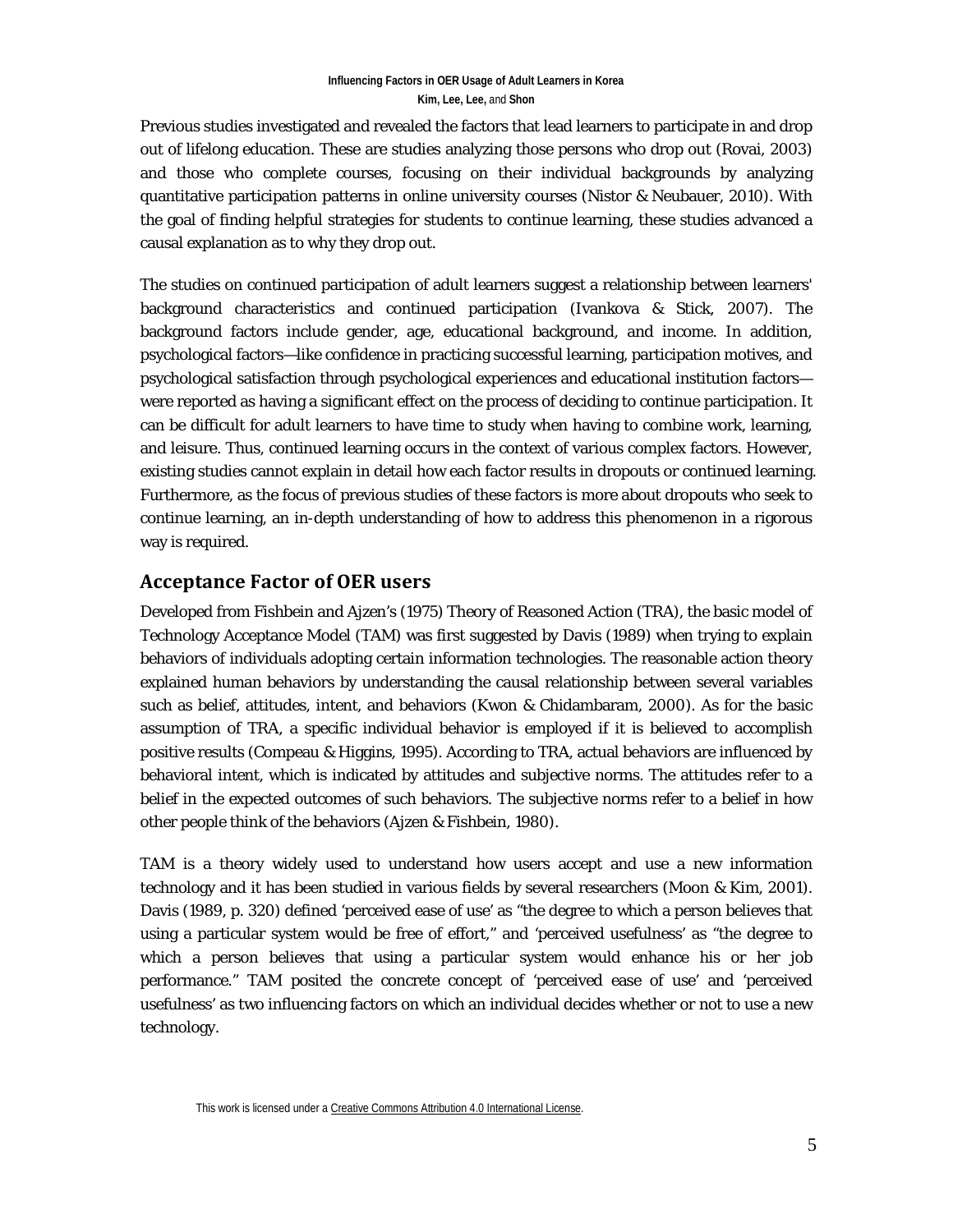The studies which applied existing models to the acceptance of technologies have been done usually by examining individual behaviors in the use of online social business networks (Moeser et al., 2013) and internet shopping in web (Moon & Kim, 2001) or by predicting consumers' acceptance of new technologies in the points of sale (Pantano & Pietro, 2012).

The many studies of TAM in educational fields have been conducted to identify hindrance factors of technology acceptance as well as promotion factors. In the current studies, the factors that have an effect on the acceptance or use of technologies were extracted and summarized in e-learning or m-learning (Muilenburg & Berge, 2005; Iqbal & Qureshi, 2012; Escobar-Rodriguez & Monge-Lozano, 2012). They were empirically utilized in previous research done by professors, teachers, and students in educational fields. Accessibility, compatibility, complexity, convenience of use, prior experience and knowledge about computers, relative advantages, subjective norms, and selfefficacy were drawn upon.

The studies identified the factors in the utilization of information technologies targeting ordinary persons and are examined below. When analyzing the effect of computer self-efficacy on technical utilization at the workplace, Stone and Henry (2003) found that impact of computer experiences and system utilization on organizational commitment is related to computer self-efficacy, while the expectation of the result and convenience of computer use have an effect on organizational commitment because of expectations regarding the result. Cheung et al. (2000) argued that the complexity of the Internet affects levels of the Internet usage and actual use and that the social factors seem to have a direct effect on use levels of the Internet.

# **Research Design**

OER can be understood as supporting freely accessible e-learning delivered through the Internet. Therefore, an analysis of previous studies was done to determine the factors related to the intention of using e-learning and, thus, OER. Based on previous research, a theoretical model was developed. We transformed the factors of the intention to use e-learning to fit OER. Finally, we adopted six factors: (1) perceived ease of use (PE), (2) perceived usefulness (PU), (3) attitude (AT), (4) subjective norm (SN), (5) self-efficacy (SE), and (6) job-fit (JF). In accordance with the research objective and consistent with related researches, this study addresses the following hypotheses:

H1: PE will have a significant influence on adult learners' intention to use OER.

H2: PU will have a significant influence on adult learners' intention to use OER.

H3: AT will have a significant influence on adult learners' intention to use OER.

H4: SN will have a significant influence on adult learners' intention to use OER.

This work is licensed under [a Creative Commons Attribution 4.0 International License.](http://creativecommons.org/licenses/by/4.0/)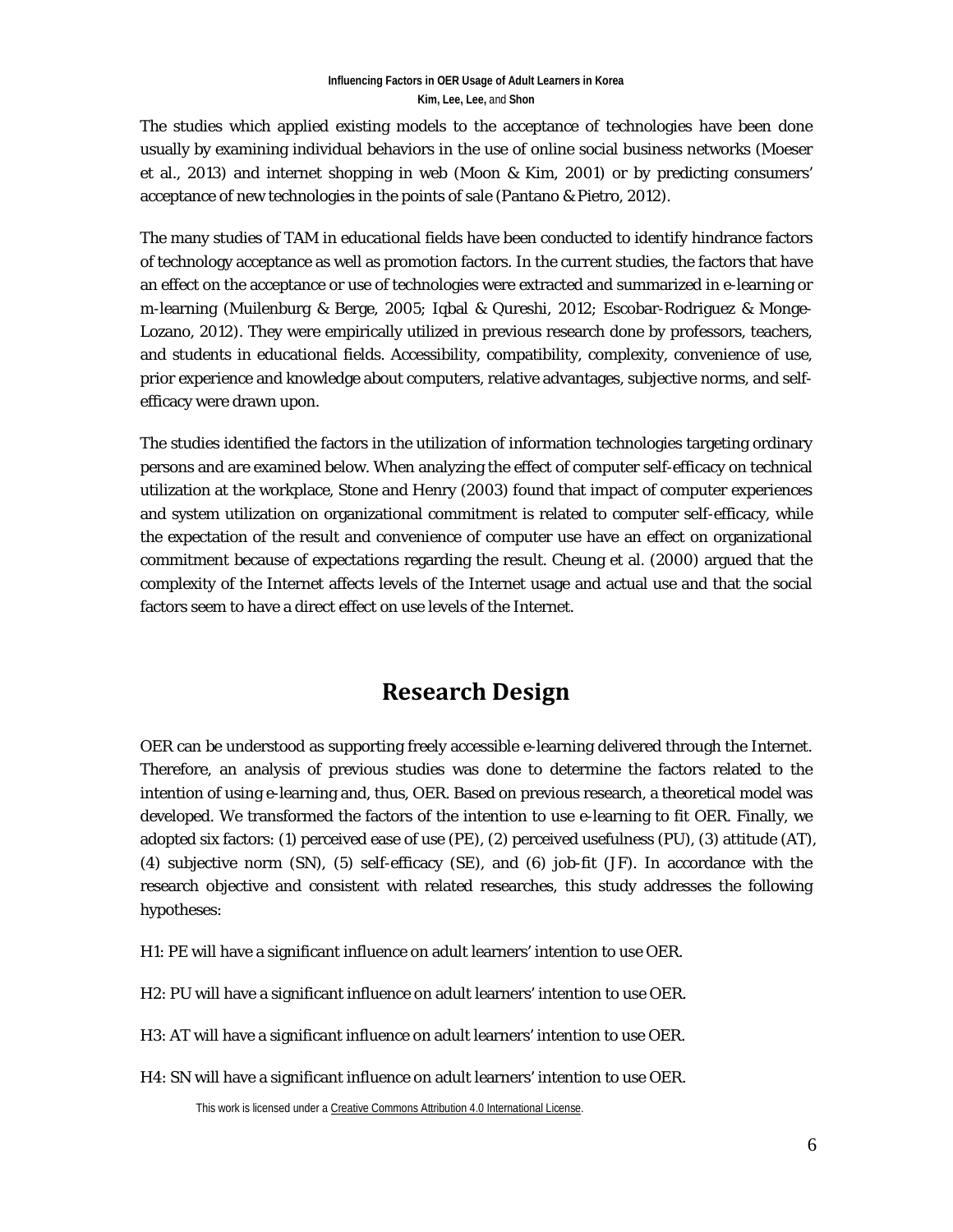H5: SE will have a significant influence on adult learners' intention to use OER.

H6: JF will have a significant influence on adult learners' intention to use OER.

These hypotheses are presented in the research model in Figure 1.



*Figure 1*. Graphical sketch of the research model.

# **Method**

#### **Participants**

We conducted a survey to determine the intention to use OER. The population in the study consists of university students at the Korea National Open University (KNOU). An online survey was developed and used to collect the data then sent by e-mail to all students. The survey was conducted from August 27, 2012 to September 16, 2012. A total of 1,158  $(N=1,158)$  students responded to the survey. We administered the survey for the students of KNOU, as the institution provides all of its classes through remote media, such as TV lecture and e-learning. We ensured that the students were familiar with using educational resources on the Internet for learning.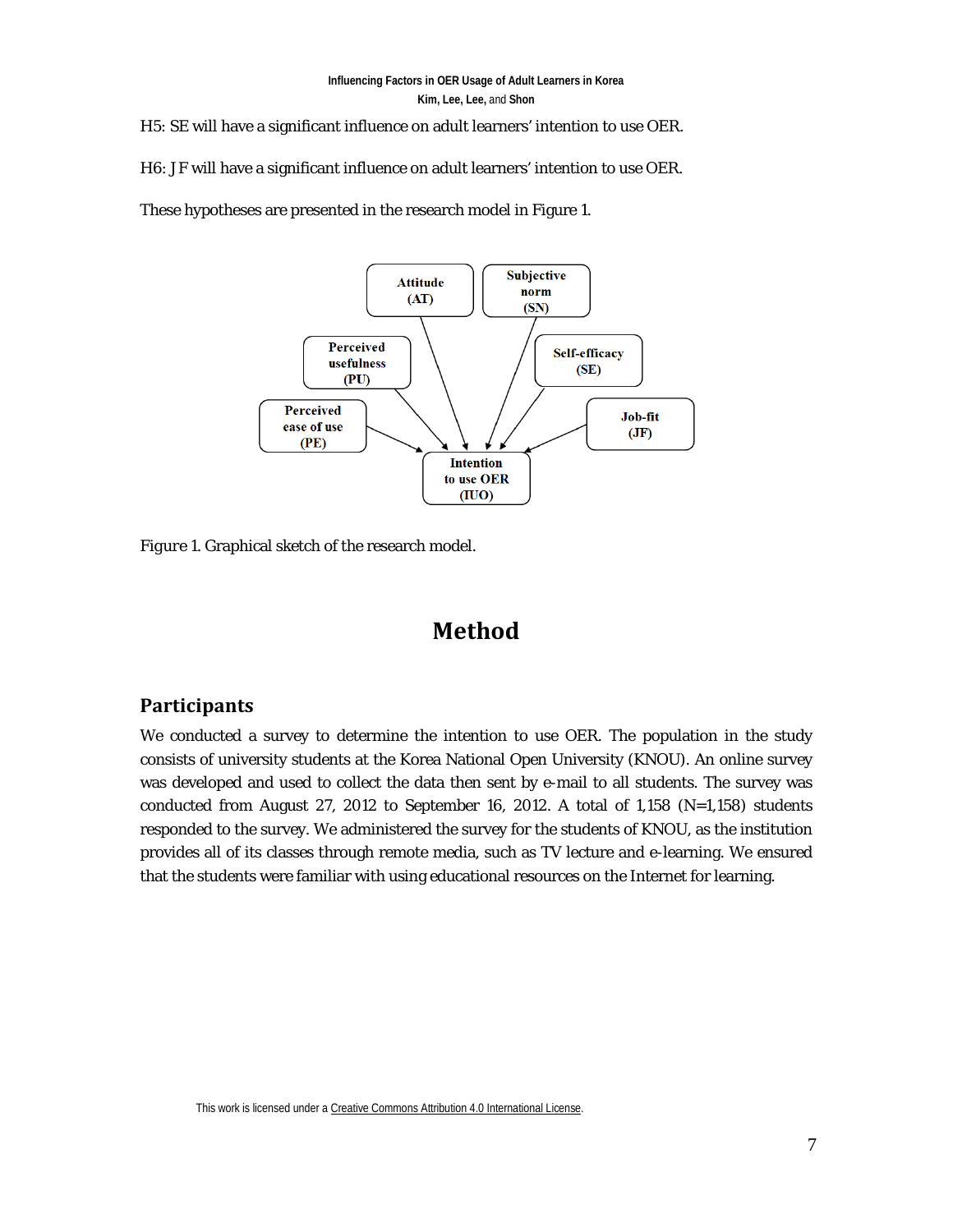#### Table 1

|        |           | Number (N) | Percent (%) |
|--------|-----------|------------|-------------|
| Gender | Male      | 397        | 65.7        |
|        | Female    | 761        | 34.3        |
| Age    | $18 - 29$ | 254        | 21.9        |
|        | $30 - 39$ | 339        | 29.3        |
|        | $40 - 49$ | 359        | 31.0        |
|        | $50 - 59$ | 169        | 14.6        |
|        | $60 - 71$ | 37         | 3.2         |

#### *Demographic Information of the Participants*

The participants were 39.6 years old on average (std.  $= 11.0$ , max  $= 71$ , min  $= 18$ ), older than most university students. Therefore, we treated the participants in this study as adult learners. The demographic information of the participants is given in Table 1.

#### **Data Collection Tools**

The survey was developed based on the objective of the study and a previous literature review. The survey was composed of two parts: demographic information of the participants and their responses regarding the six factors, and one dependent variable—the intention to use OER (IUO).

PE and PU consisted of three items each of which focused on measuring the degree to which a person believes that using OER would enhance academic performance and would be free of effort (Davis, 1989; Venkatesh et al., 2003). SN consisted of three items focusing on an individual's perception of whether people important to the individual think the behavior should or should not be performed (Ajzen, 1991). AT included three items and focused on the individual's positive or negative feelings about using OER (Davis et al. 1989, Fishbein and Ajzen, 1975). SE consisted of two items and focused on the belief in one's ability to use OER to accomplish a particular job or task (Venkatesh et al., 2003). JF consisted of four items and focused on the measurement of the extent to which an individual believes that using OER could enhance his/her job performance (Thompson et al. 1991). IUO was measured using three items, which mainly focused on the participant's intention to use OER. All items were measured on 5-point Likert-type scales, from 1  $=$  strongly disagree to  $5 =$  strongly agree.

Content validity of the survey was established by three educational technology experts. Data reliability for each factor was checked by means of Cronbach's alpha, which was found to be as follows: PE =  $.864$ , PU =  $.884$ , AT =  $.836$ , SN =  $.775$ , SE =  $.802$ , JF =  $.927$  and BI =  $.802$ . Since all of these factors are greater than .70, they fall in an acceptable range.

This work is licensed under [a Creative Commons Attribution 4.0 International License.](http://creativecommons.org/licenses/by/4.0/)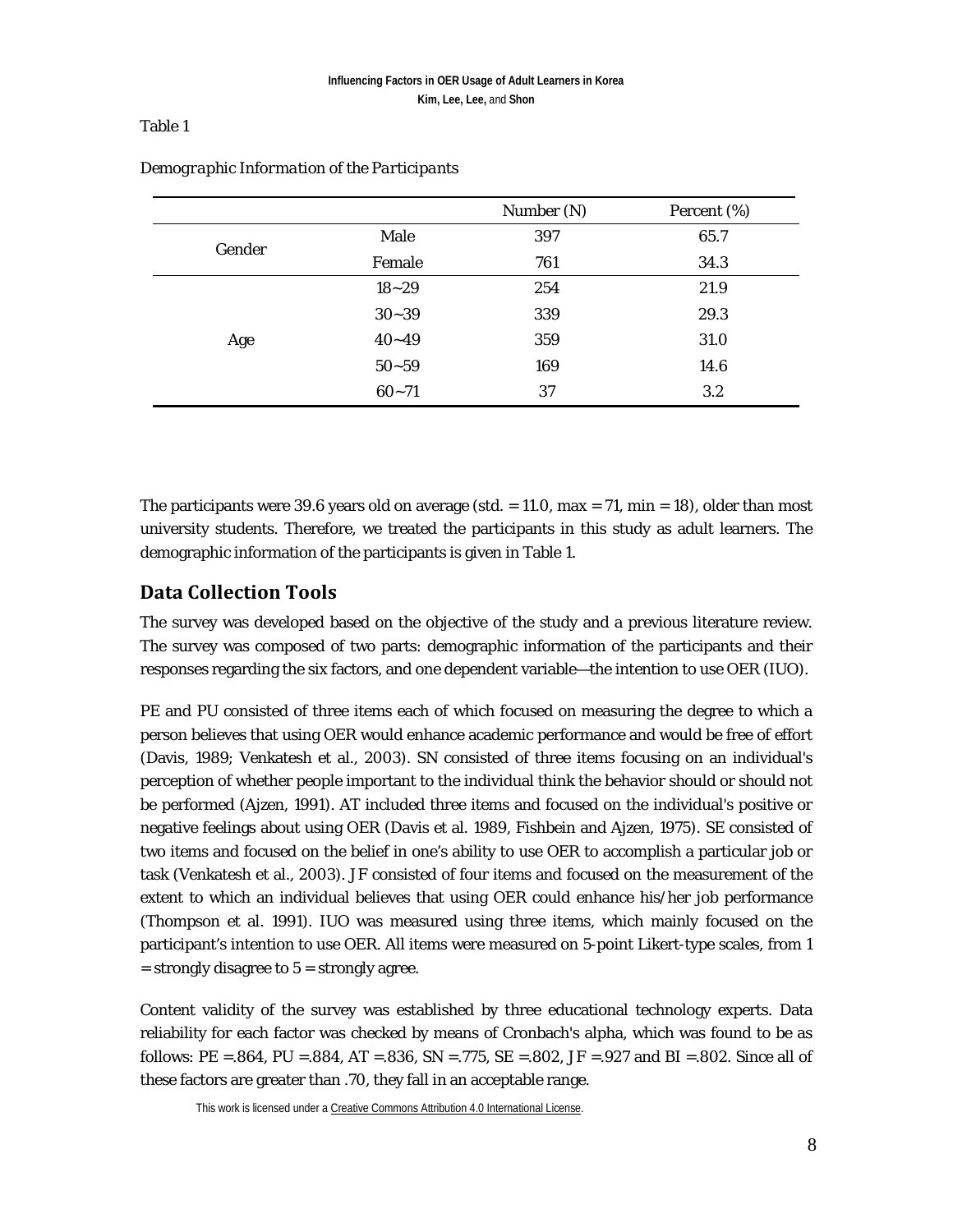## **Results**

### **Descriptive Statistics**

The descriptive statistics for all the items used in this study are given in Table 2. All means of items are above 3.62. The standard deviations range from 0.68 to 1.06, indicating a narrow distribution around the mean.

#### Table 2

| Factor                                  | <b>Measurement instrument</b>                                                                         | Mean | <b>SD</b> |
|-----------------------------------------|-------------------------------------------------------------------------------------------------------|------|-----------|
| Perceived<br>ease of use                | I find OER on the Internet easy to use.                                                               | 3.74 | 1.01      |
|                                         | It is easy to become skillful at using OER.                                                           | 3.87 | 0.95      |
| (PE)                                    | It is easy to access information in OER.                                                              | 3.62 | 0.98      |
| Perceived<br><b>Usefulness</b><br>(PU)  | Use of OER will improve academic productivity.                                                        | 3.87 | 0.80      |
|                                         | Use of OER will increase my learning performance.                                                     | 3.81 | 0.79      |
|                                         | Use of OER enabled me to accomplish tasks more<br>quickly.                                            | 3.64 | 0.79      |
|                                         | I am positive toward OER.                                                                             | 4.21 | 0.68      |
| Attitude (AT)                           | Studying through OER is a good idea.                                                                  | 4.08 | 0.73      |
|                                         | Studying through OER is a wise idea.                                                                  | 4.14 | 0.70      |
| Subjective                              | I like using OER based on the similarity between my<br>values and society's values regarding its use. | 4.07 | 0.68      |
| norm<br>(SN)                            | What OER stands for is important for me as a learner.                                                 | 3.94 | 0.72      |
|                                         | I think that my peers often use OER.                                                                  | 4.00 | 0.70      |
|                                         | OER will have an effect my job performance.                                                           | 3.70 | 0.95      |
| Job-fit                                 | OER can decrease the time needed for important job<br>responsibilities.                               | 3.67 | 1.06      |
| (JF)                                    | OER can increase the effectiveness of performing job<br>tasks.                                        | 3.87 | 0.94      |
|                                         | OER can increase the quantity of output for the same<br>amount of effort.                             | 3.76 | 1.00      |
| Self-efficacy<br>(SE)                   | I have the necessary skills for using OER.                                                            | 3.64 | 0.91      |
|                                         | I feel confident in finding information in OER.                                                       | 3.95 | 0.85      |
| <b>Intention to</b><br>use OER<br>(IUO) | I intend to check announcements from OER frequently.                                                  | 3.83 | 0.82      |
|                                         | I will always try to use OER in my daily life.                                                        | 3.93 | 0.72      |
|                                         | I intend to continue using OER in the future.                                                         | 4.01 | 0.70      |

*Descriptive Statistics of Factors Affecting Intent to Use OER*

Scale:  $1 =$  strongly disagree  $\sim 5 =$  strongly agree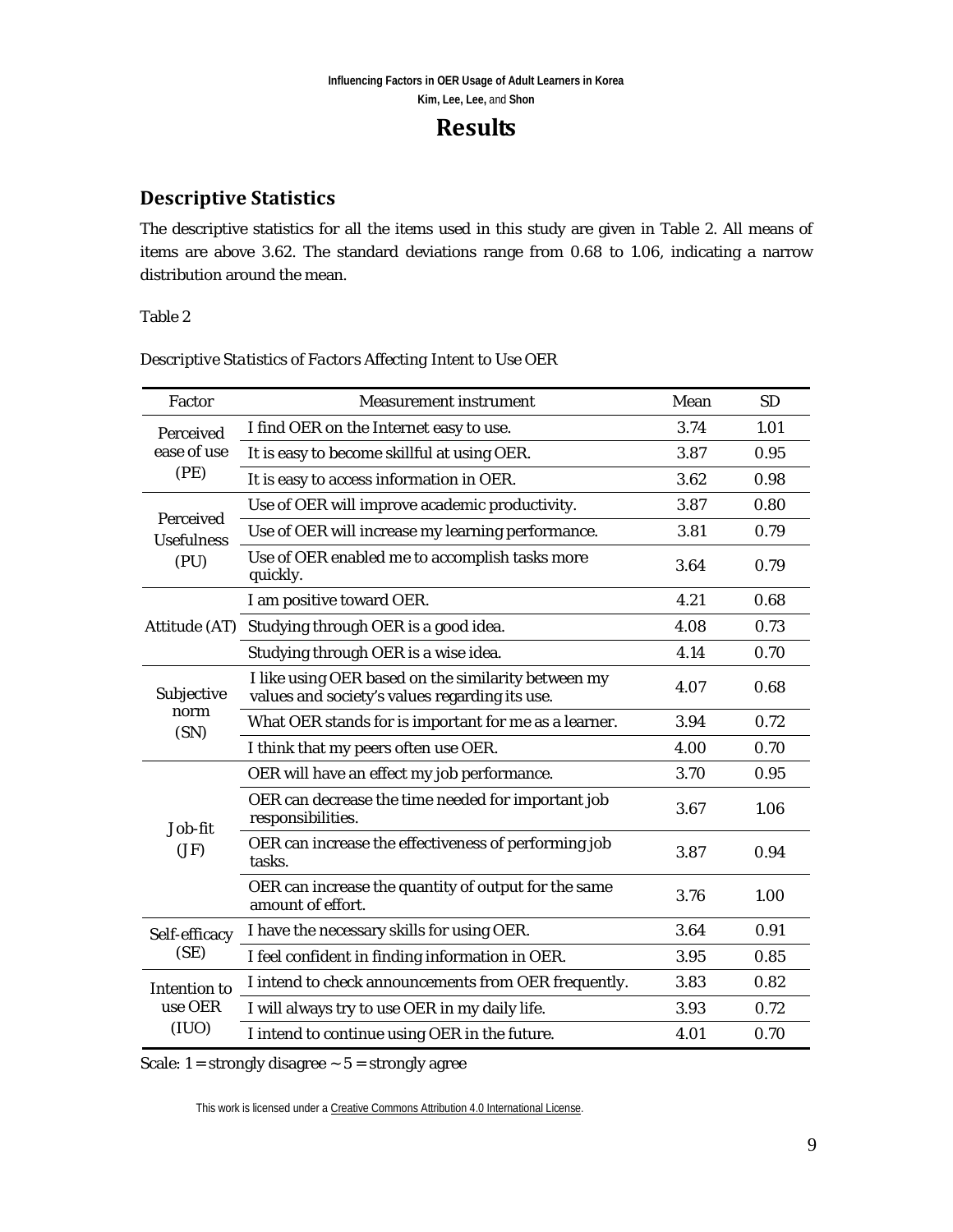### **Hypotheses Testing**

This study employed multiple linear regression to confirm factors affecting the intention to use OER. Table 3 shows the results of the hypotheses tests by confirming the presence of a statistically significant relationship in the predicted direction of the proposed research model. Overall, 2 out of 6 hypotheses were supported by data.

#### Table 3

| <b>Factors</b> | T-value | Significance | <b>Tolerance</b> |
|----------------|---------|--------------|------------------|
| PE             | 4.423   | $.000**$     | .555             |
| PU             | $-.761$ | .446         | .519             |
| AT             | .185    | .853         | .501             |
| <b>SN</b>      | $-.714$ | .476         | .488             |
| SE             | $-.288$ | .773         | .792             |
| JF             | 9.667   | $.000**$     | .639             |

*Multiple Regression Result: T-Value, Significance, Tolerance*

*\*\*.p<0.001*

The t-value for the effect of PE influencing the intention to use OER is  $4.423$  (p<.001), and thus hypothesis 1 is confirmed. Also, the t-value for the effect of JF influencing on the intention to use OER is 9.667 (p<.001), and thus confirming hypothesis 6. The result of the experiment shows that PE and JF have a positive effect on adult learners' intention to use OER is statistically significant.

The F-value for the regression model is 23.270 ( $p = .000$ ) and  $\mathbb{R}^2$  for the regression equation is .206 (20.6%). Other hypotheses were rejected because the t-value is greater than -1.96 and less than 1.96 (p>0.001). The value of each tolerance is more than 0.1, and thus a multicollinearity problem is not found.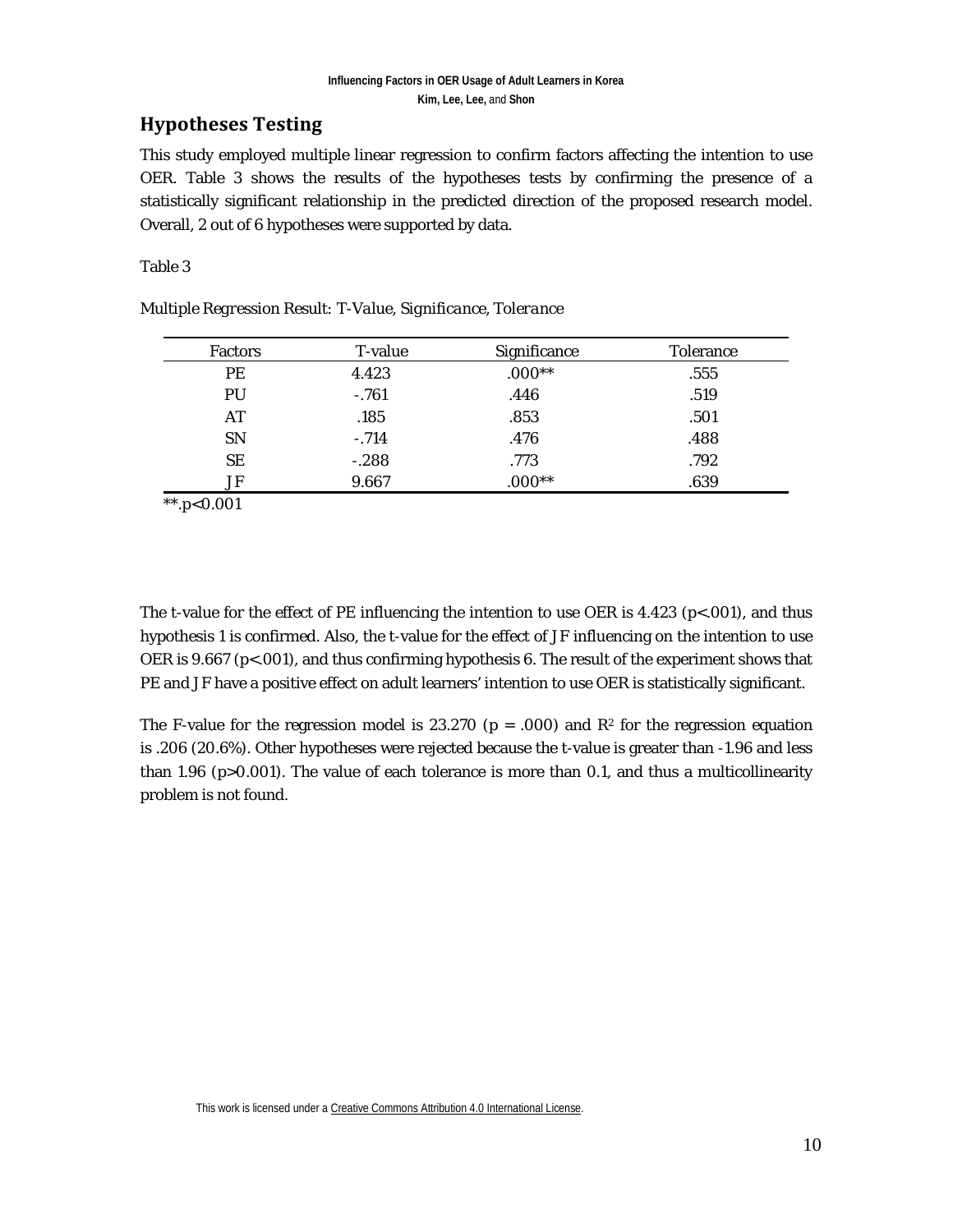#### Table 4

|  |  |  | <b>Results of Hypotheses Testing</b> |
|--|--|--|--------------------------------------|
|--|--|--|--------------------------------------|

|                | <b>Hypothesis</b>                                                               | Supported?     |
|----------------|---------------------------------------------------------------------------------|----------------|
| H1             | PE will have a significant influence on adult learners' intention to<br>use OER | <b>Yes</b>     |
| H <sub>2</sub> | PU will have a significant influence on adult learners' intention to<br>use OER | N <sub>0</sub> |
| H <sub>3</sub> | AT will have a significant influence on adult learners' intention to<br>use OER | N <sub>0</sub> |
| H4             | SN will have a significant influence on adult learners' intention to<br>use OER | N <sub>0</sub> |
| H <sub>5</sub> | SE will have a significant influence on adult learners' intention to<br>use OER | N <sub>0</sub> |
| H <sub>6</sub> | JF will have a significant influence on adult learners' intention to<br>use OER | <b>Yes</b>     |

## **Discussion and Conclusion**

The goal of this study was to analyze the factors that affect adult learners' intentions to use OER in models of the acceptance of information technologies. In conducting the analysis, the six factors in the models of the acceptance of information technologies that have an effect on the intention to use OER were selected and the effect of these factors on intention to use OER was examined through regression analysis. One of the interesting results of this study is that both PE (Perceived ease of use) and JF (Job-fit) play an important, positive role in affecting the behavioral intention to use OER.

The results of this study by factor are discussed as follows. The studies on TAM models to explain the intent to use the existing e-learning reported that e-learning's self-efficacy (Park, 2009), subjective norms (Cheung, Chang & Lai, 2000), attitudes (Ajzen & Fishbein, 1980), and perceived usefulness (Venkatesh et al., 2003) are the influencing factors. However, the current study reports that PE and JF have significant effects on intention to use OER. PE was found to be the one factor from previous studies that has an effect on technical use (Yildirim, 2000) in educational fields. Because the average age of adult learners is greater than that of most university students, their ability to utilize computers cannot help being lower. Thus, even though useful and necessary information is provided through OER, intention to use cannot help being lower if a computer is not easy to use. The reason that OER use is important for adult learners can be found in the answer to the questions about plans to utilize it.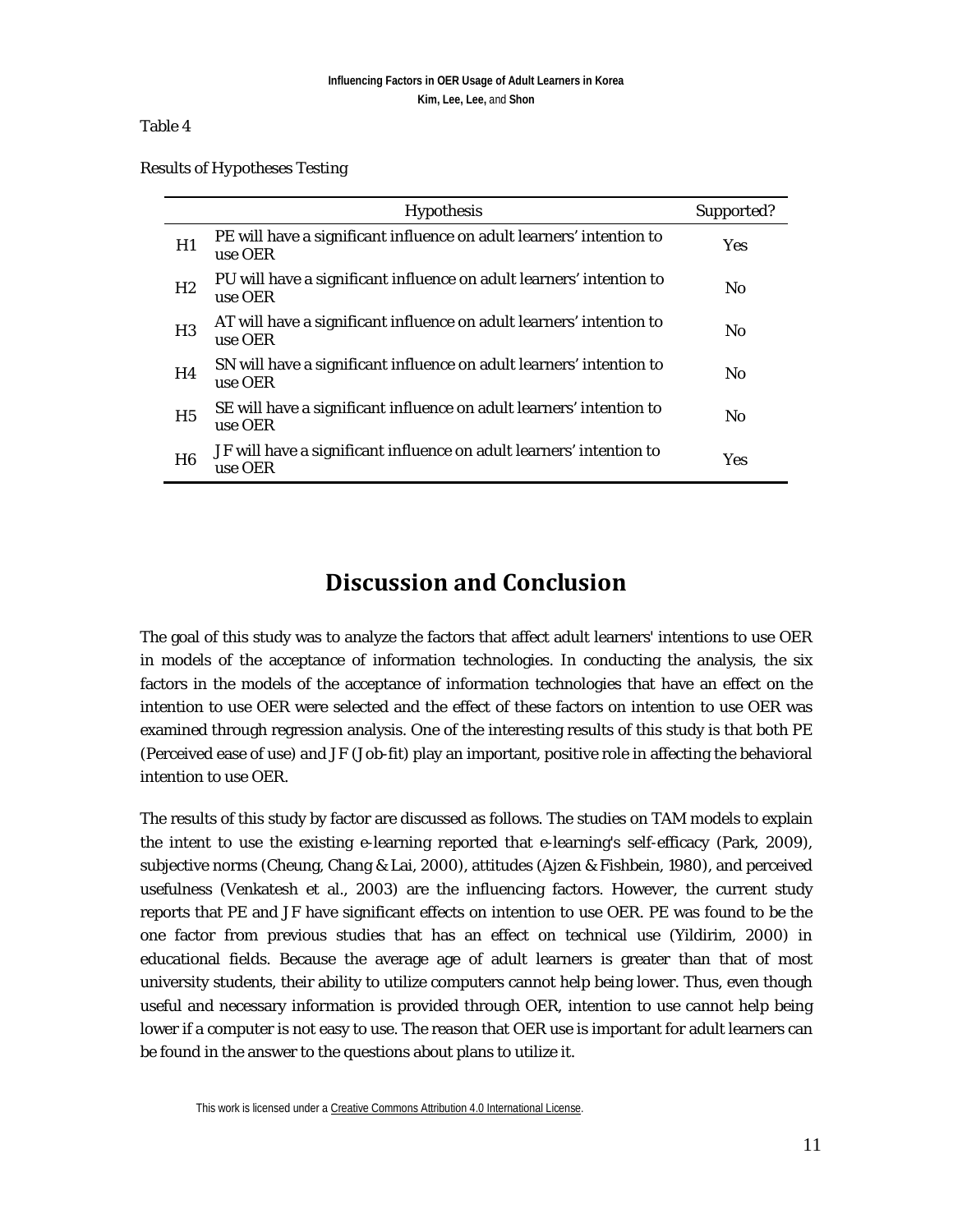#### **Influencing Factors in OER Usage of Adult Learners in Korea Kim, Lee, Lee,** and **Shon**

"I think that OER is difficult for seniors to use when I utilized it as a worker. The more data there is, the more complicated the sites are. If the data is divided into simple categories only the data that you want can be accessed by strengthening the search capability and the environment to facilitate finding it, then I think that people who are not good at computers can easily access OER." (Participant, personal communication, September 7, 2012)

The many studies on the intention to use e-learning have found that PU (Perceived usefulness) is the one factor that has an effect on use intent. However, this study has found that PU has no effect on intention to use. This is because the participants in this study were adult learners who take university courses through e-learning, not general adult learners. In this study, PU focuses on learning utility, and all participants received sufficient content related to learning through elearning from university.

However, learning using OER is not compulsory for adult learners and so it is difficult to concentrate on the Internet for a long time. Therefore, the majority of adult learners were found to prefer OER content that they are interested in and which they could easily understand, such as special lectures by experts or a key issue in a particular field rather than the contents that are directly related to learning.

The effect of JF on intent to use OER was found to come from the characteristics of most of those adult learners who have jobs. This is because there are many cases in which OER are selectively carried out by a necessity or requirement to practice their studies as an educational method in assisting with primary learning rather than as essential educational methods which are utilized in regular educational courses until now. And it is a result which comes from the educational environment of the adult learners where it is difficult to find time to study when combining work, learning, and leisure.

> "OER users are usually busy workers who cannot acquire knowledge offline. The content related to studies can be learned through e-learning. Studies need continuity. I hope that OER will provide the contents of special lecture types which can improve business capabilities in the workplace." (Participant, personal communication, September 7, 2012)

If the existing OER policies focused on provision and extension of the learning opportunities, policies that extend learning opportunities are connected to actual utilization should be promoted now. To do this, service strategies that can increase convenience of use and strategies to develop content that better connects users and their jobs should be established to promote acceptance and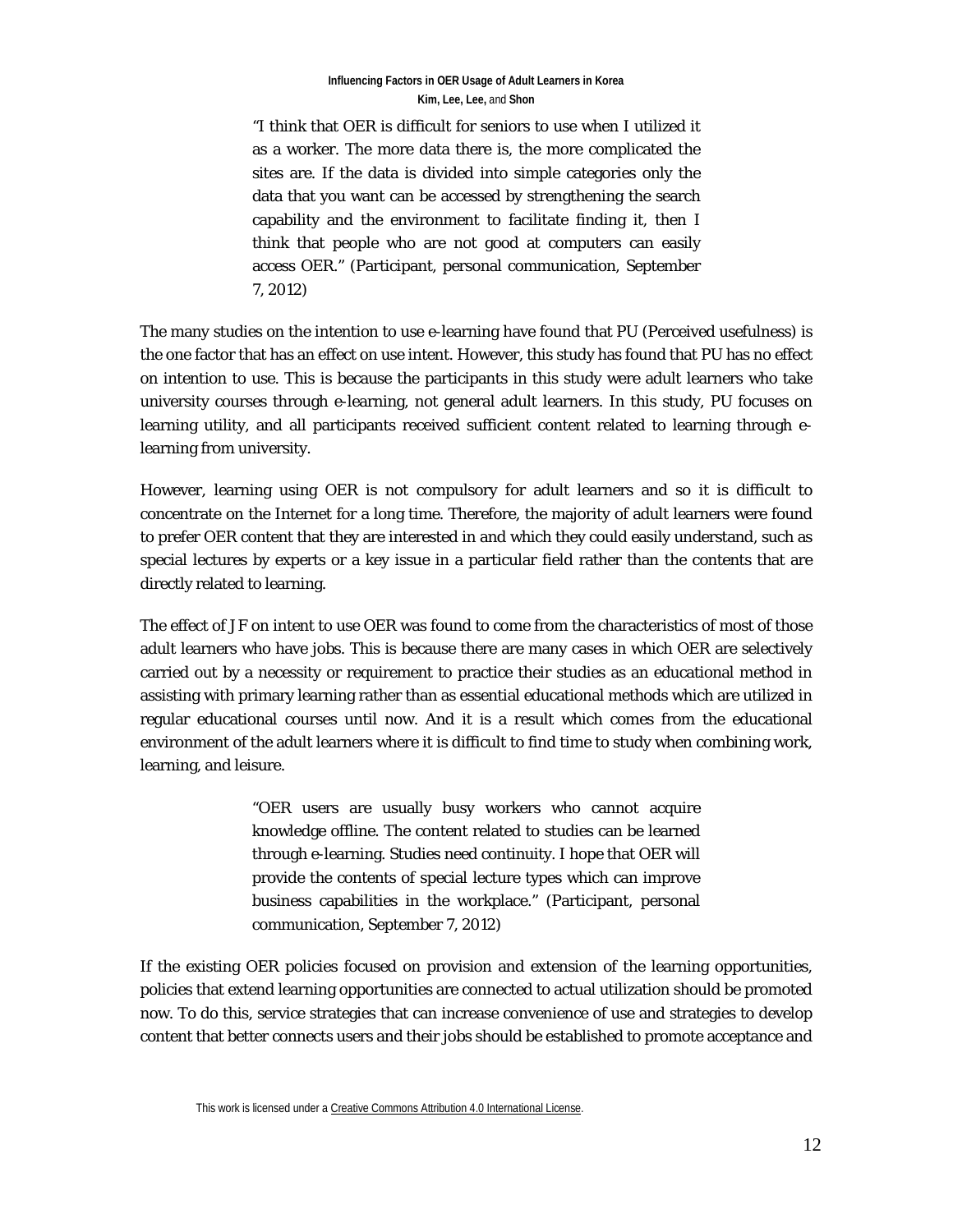the intention to use OER. Based on the above research results, the following proposals are suggested.

First, web sites which provide OER services should be made available through an interface that is simple and can increase learning efficiency to the maximum. Provision of the most convenient search function should enable learners to find OER that they want as soon as possible. Services that OER service operators can actively help learners including one-on-one counseling and Q&A should be provided after taking into consideration adult learner characteristics. In other words, learning through OER should focus on providing those services that include functions to manage learning, or counseling to enable learners to manage their learning smoothly through OER rather than by focusing on providing high quality content.

Second, OER should provide contents that are directly related to adult learner jobs. OER contents that enable users to understand each field's trends or extend knowledge related to various jobs should be provided. Information summarized by experts from difficult subjects or content that is easy and simple for ordinary persons should be provided rather than knowledge acquired over a long period of time through fixed educational courses such as the general learning content in elearning.

Third, concrete strategies to vitalize OER and promotional strategies to meet research subjects' situations should be developed by grouping research subjects according to their demographic characteristics (e.g., gender, major, and age) or by verifying the research models through correlating the intention to use OER with influencing factors targeting elementary, middle, and high school students, but not those of adult learners. Extension of models that multilaterally approach intention to use OER as well as follow-up studies are needed to categorize the factors of social environment and individual characteristics that are of greatest consequence.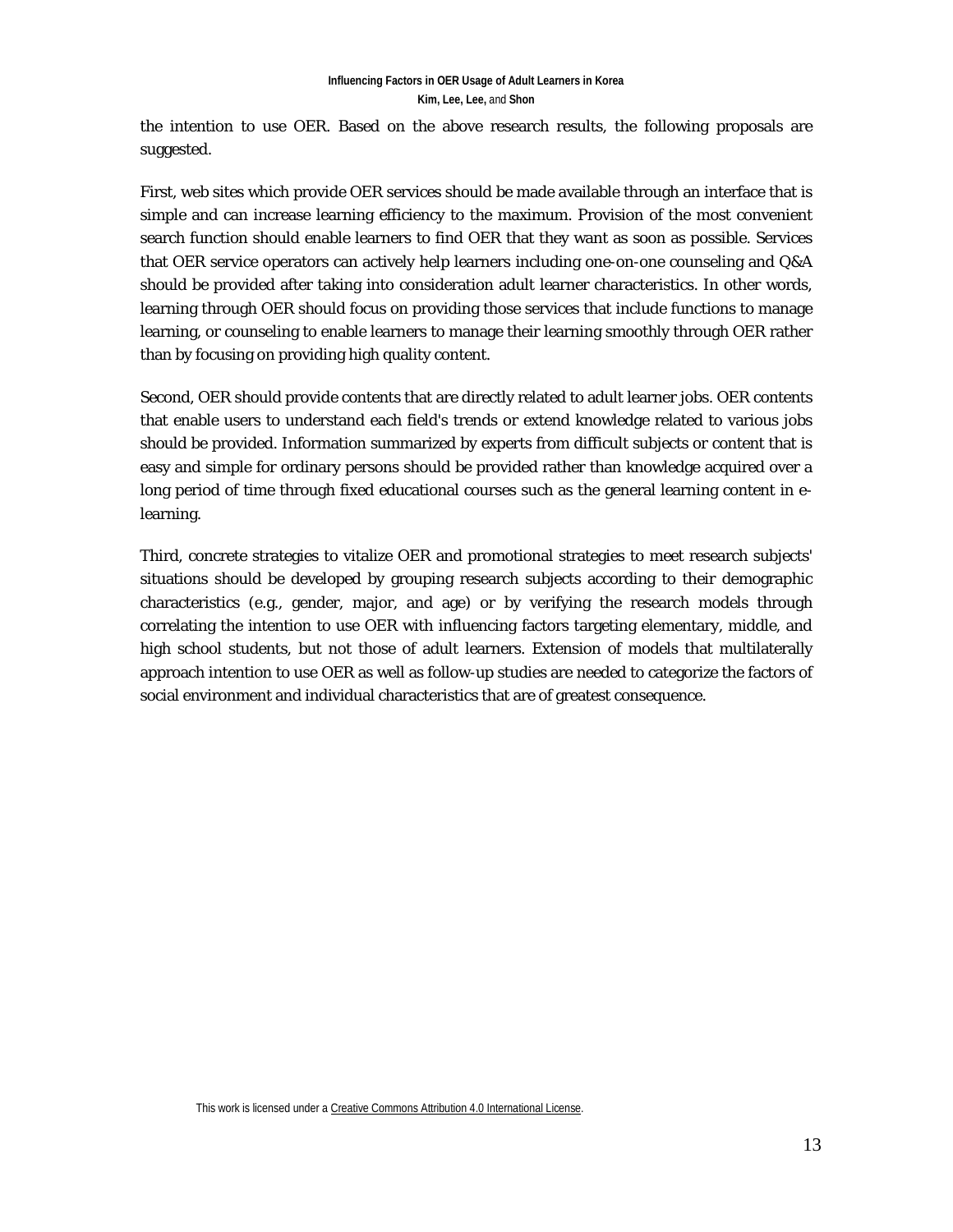### **References**

- Ajzen, I., & Fishbein, M. (1980). *Understanding attitudes and predicting social behavior*. Englewood Cliffs, NJ: Prentice-Hall.
- Ajzen, I. (1991). The theory of planned behavior. *Organizational Behavior and Human Decision Processes, 50*(2), 179-211.
- Al-Adwan, A., Al- Adwan, A., & Smedley, J. (2013). Exploring students acceptance of e-learning using *Technology Acceptance Model* in Jordanian universities. *International Journal of Education and Development using Information and Communication Technology, 9*(2), 4-18.
- Aspin, D., Chapman, J., Hatton, M., & Sawano, Y. (2001). Lifelong learning: Small adjustment or paradigm shift? *International handbook of lifelong learning*, 183-198. doi: 10.1007/978- 94-010-0916-4\_12
- Cercone, K. (2008). Characteristics of adult learners with implications for online learning design. *AACE Journal, 16*(2), 137-159.
- Cheung, W., Chang, M. K., & Lai, V. S. (2000). Prediction of internet and world wide web usage at work: A test of an extended triandis model. *Decision Support Systems, 30*(1), 83-100.
- Compeau, D. R., & Higgins, C. A. (1995). Computer self-efficacy: Development of a measure and initial test. *MIS Quarterly, 19*(2), 189-211.
- Cross, K. P. (1981). *Adults as learners: Increasing participation and facilitating learning*. San Francisco: Josse Bass Publishers.
- Davis, F. D. (1989). Perceived usefulness, perceived ease of use, and user acceptance of information technology. *MIS Quarterly, 13*(3), 319-340.
- Davis, F. D., Bagozzi, R. P., & Warshaw, P. R. (1989). user acceptance of computer technology: A comparison of two theoretical models. *Management Science, 35*(9), 982-1003.
- Davis, F. D. (1993). User acceptance of information technology: System characteristics, user perceptions and behavioral impacts. *International Journal of Man-Machine Studies, 38*(3), 475-487.
- Escobar-Rodriguez, T., & Monge-Lozano, P. (2012). The acceptance of Moodle technology by business administration students. *Computers & Education, 58*(4), 1085–1093.
- Fishbein, M., & Ajzen, I. (1975). *Belief, attitude, intention and behavior: An introduction to theory and research*. Addison-Wesley, Reading, MA.

This work is licensed under [a Creative Commons Attribution 4.0 International License.](http://creativecommons.org/licenses/by/4.0/)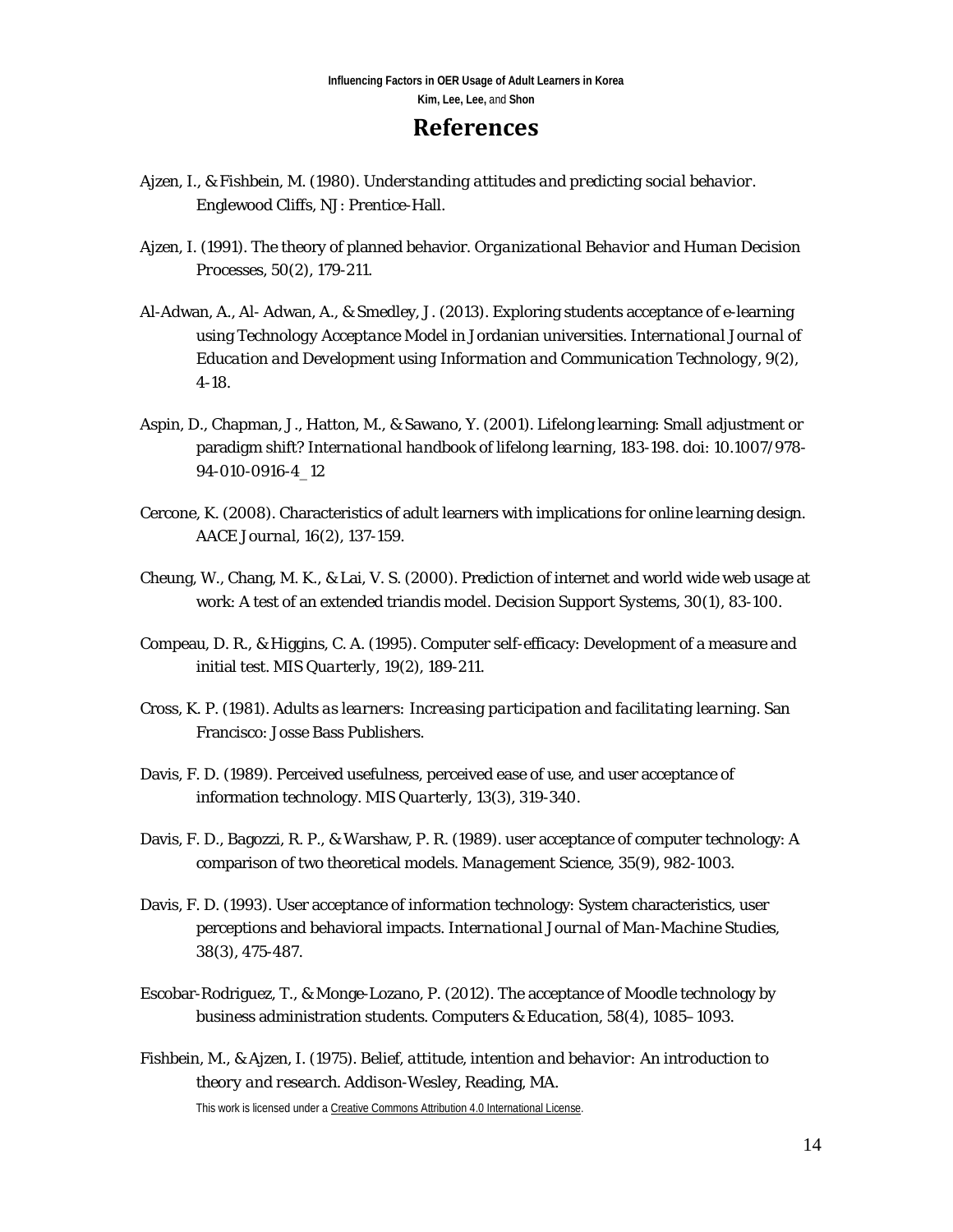- Friesen, N. (2009). Open educational resources: New possibilities for change and sustainability. *International Review of Research in Open and Distance Learning, 10*(5), 1-13.
- Guri-Rosenblit, S. (1999). *Distance and campus universities: Tensions and interactions*. Oxford, UK: IAU Press.
- Hylén, J. (2006), Open educational resources: Opportunities and challenges. Available at: http://www.oecd.org/dataoecd/5/47/37351085.pdf
- Iqbal, S., & Qureshi, I. A. (2012). M-Learning adoption: A perspective from a developing country. *International Review of Research in Open and Distance Learning, 13*(3), 147-164.
- Ivankova, N. V. & Stick, S. L. (2007). Students's persistence in a distributed doctoral program in educational leadership in higher education. *Research in Higher Education, 48*(1), 93-135.
- Johnstone, S. (2005). Open educational resources serve the world. *Educause Quarterly, 3*, 15-18.
- Kanwar, A. Balasubramanian, K., & Umar, A. (2010). Toward sustainable open education resources: A perspective from the Global South. *American Journal of Distance Education, 24*(2), 65-80.
- Kazis, R. (2007). *Adult learners in higher education: Barriers to success and strategies to improve results*. Washington, D.C.: U.S. Dept. of Labor, Employment and Training Administration, Office of Policy Development and Research.
- Kiraz, E. & Ozdemir, D. (2006). The relationship between educational ideologies and technology acceptance in preservice teachers. *Educational Technology & Society, 9*(2), 152-165.
- Knapper, C. & Cropley, A. J. (2000). *Lifelong learning in higher education*. London: Kogan Page.
- Kwon, H. S. & Chidambaram, L. (2000). A test of technology acceptance model: the case of cellular telephone adoption. *Proceedings of the 33rd Hawaii International Conference on System Sciences*, pp. 1-10.
- Liao, H. L., & Liu, S. H. (2011). The effect of course, system and perception antecedents on adult learners' behavior. *Issues in Information Systems, 12*(2), 223-230.
- Moeser, G., Moryson, H., Schwenk, G. (2013). Determinants of online social business network usage behavior—applying the technology acceptance model and its extensions. *Psychology, 4*(4), 433-437.
- Moon, J. & Kim, Y. (2001). Extending the TAM for world-wide-web context. *Information and Management, 38*(4), 217-230.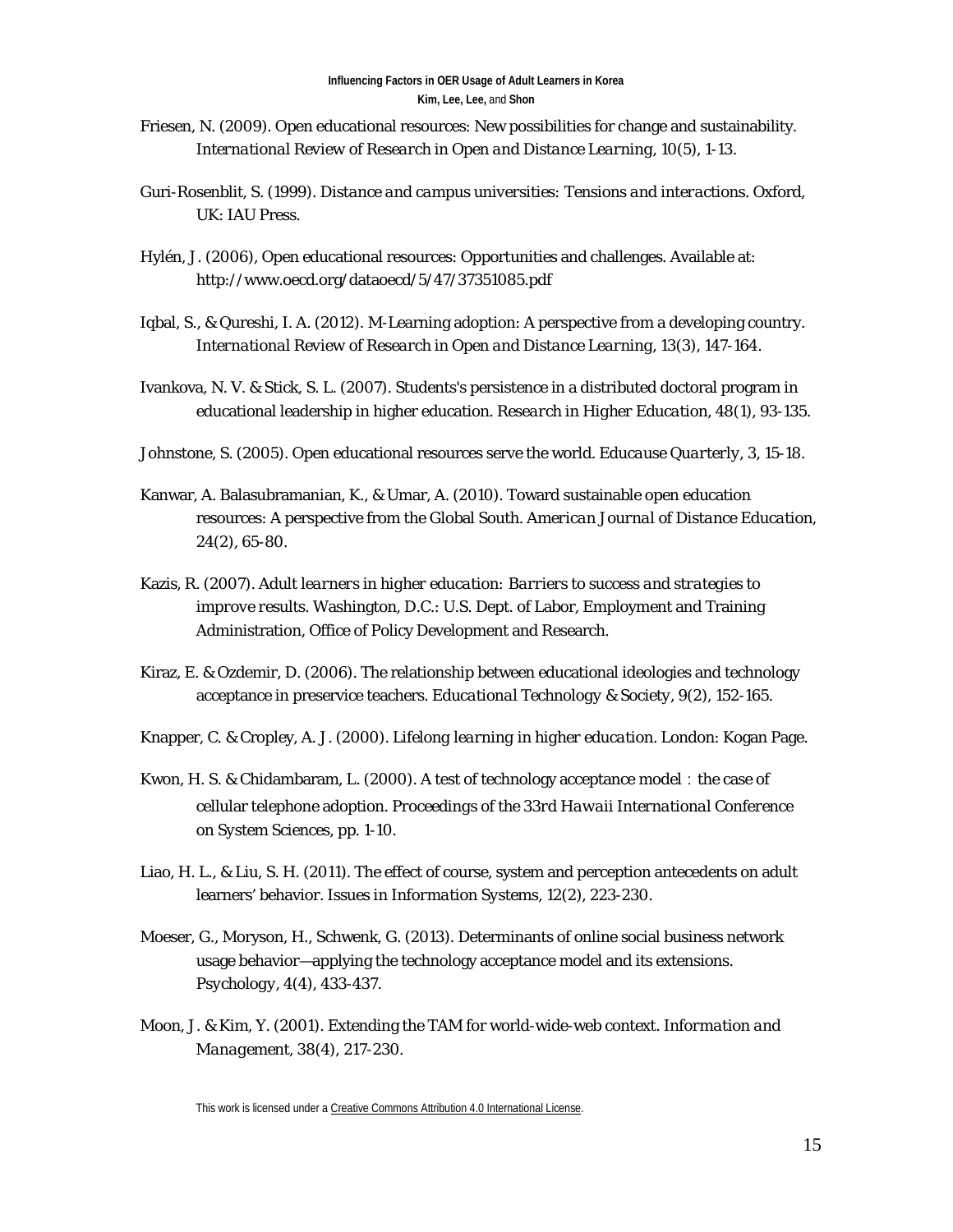- Moore, M. G., & Kearsley, G. (2005). *Distance education: A systems view* (2nd ed.). Belmont, CA: Wadsworth Publishing Co.
- Muilenburg, L. Y., & Berge, Z. L. (2005). Student barriers to online learning: A factor analytic study. *Distance Education, 26*(1), 29–48.
- Nistor, N., & Neubauer, K. (2010). From participation to dropout: Quantitative participation patterns in online university courses. *Computers & Education, 55*(2), 663–672.
- OECD (2007). *Giving knowledge for free: The emergence of open educational resources*. Report by OECE's Center for Educational Research and Innovation.
- Oppenheimer, T. (2003). The flickering mind: The false promise of technology in the classroom and how learning can be saved. NY: Random House.
- Park, S. Y. (2009). An analysis of the technology acceptance model in understanding university students' behavioral intention to use e-learning. *Educational Technology & Society, 12*(3), 150-162.
- Pantano, E., & Pietro, L. D. (2012). Understanding consumer's acceptance of technology-based innovations in retailing. *Journal of Technology Management & Innovation, 7*(4), 1-19.
- Rovai, A. (2003). In search of higher persistence rates in distance education online programs. *Internet and Higher Education, 6*(1), 1-16.
- Stone, R. W. & Henry, J. W. (2003). The roles of computer self-efficacy and outcome expectancy in influencing the computer end-user's organizational commitment. *Journal of End User Computing, 15*(1), 38-53.
- Thompson, R. L., Higgins, C. A., & Howell, J. M. (1991). Personal computing: Toward a conceptual model of utilization. *MIS Quarterly, 15*(1), 124-143.
- Venkatesh, V., Morris, M. G., Davis, F. D., & Davis, G. B. (2003). User acceptance of information technology: Toward a unified view. *MIS Quarterly, 27*(3), 425-478.
- Wiley, D. (2007). *On the sustainability of open educational resource initiatives in higher education*. Paper commissioned by the OECD at Center for Educational Research and Innovation (CERI) for the project on Open Educational Resources. Available at<http://www.oecd.org/edu/oer>

Wood, C. (2005). Highschool.com. *Edutopia Magazine, April/May*, 32-37.